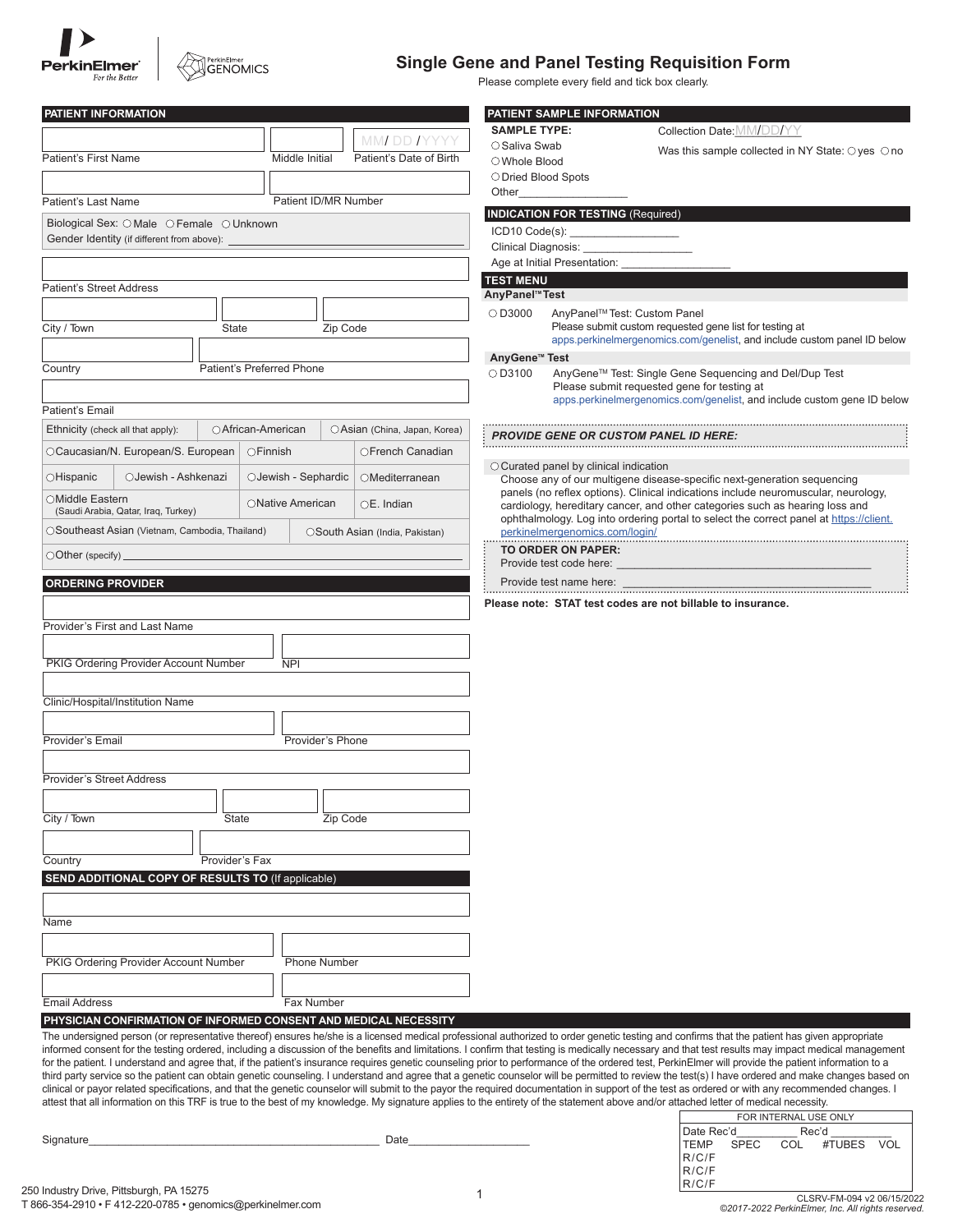

| ■ INSURANCE BILLING (Include a copy of both sides of insurance card) |              |                |                |                   |
|----------------------------------------------------------------------|--------------|----------------|----------------|-------------------|
|                                                                      |              |                |                |                   |
| Insurance Carrier                                                    |              |                |                | Insurance ID      |
|                                                                      |              |                |                | MMI DD IYYYY      |
| Policy Holder Name                                                   |              |                |                | Policy Holder DOB |
| Policy Holder Relationship to Patient:                               | $\circ$ Self | $\circ$ Parent | $\circ$ Spouse | $\supset$ Other:  |

#### **Benefit Investigation and Out-of-Pocket Cost Policy**

PerkinElmer will contact the patient for any estimated out-of-pocket costs that are greater than \$100 USD before proceeding with testing. The patient's sample will be placed on hold (for up to 30 days) until authorization to proceed is received from the patient. If the patient does not respond to PerkinElmer within 30 days to discuss estimated out-of-pocket costs, the test order may be cancelled. Please note that failure by the patient to respond to PerkinElmer in a timely fashion regarding estimated out-of-pocket costs may cause a delay in the receipt of the results report.

#### **Patient Billing Acknowledgement:**

By signing this form, I certify that the insurance information that I have provided is accurate, complete and current and that no other coverage or insurance exists. I hereby authorize PerkinElmer Genetics, Inc. ("PerkinElmer") to bill my designated insurance carrier(s) and share health information as needed for the purposes of billing and reimbursement, and I request that payment of authorized benefits be made on my behalf to PerkinElmer for any services furnished the patient listed above by PerkinElmer. If any insurance benefits are remitted to me for services performed by PerkinElmer for the patient, I will forward said benefits to PerkinElmer. I authorize PerkinElmer to file an appeal on my behalf for any denial of payment and/or adverse benefit determination related to services and care provided. I agree to pay all charges for services provided by PerkinElmer to the patient which are not covered by my health insurance plan or which I am responsible for payment under my health insurance plan. Furthermore, I grant PerkinElmer permission to share health information with my insurance as needed for the purposes of billing and reimbursement.

| Signature                                                                                                                                                           |       | Date     |                      |                                            |  |
|---------------------------------------------------------------------------------------------------------------------------------------------------------------------|-------|----------|----------------------|--------------------------------------------|--|
| <b>INSTITUTIONAL BILLING</b>                                                                                                                                        |       |          |                      |                                            |  |
|                                                                                                                                                                     |       |          |                      |                                            |  |
| Institution/Organization Name                                                                                                                                       |       |          |                      | PerkinElmer Genomics Billing Account ID    |  |
|                                                                                                                                                                     |       |          |                      |                                            |  |
| <b>Contact Name</b>                                                                                                                                                 |       |          | <b>Contact Phone</b> |                                            |  |
| <b>PATIENT BILLING</b>                                                                                                                                              |       |          |                      |                                            |  |
| O Check: \$________________________ Amount Enclosed (Please make checks payable to: PerkinElmer Genetics, Inc.)<br>O Credit Card (Please fill out all information): |       |          |                      |                                            |  |
| <b>Credit Card Number</b>                                                                                                                                           |       |          | <b>CVV</b>           |                                            |  |
|                                                                                                                                                                     |       |          | <b>MM/YY</b>         |                                            |  |
| <b>Credit Card Billing Street Address</b>                                                                                                                           |       |          | Card Exp. Date       | <b>Cardholder Phone</b>                    |  |
|                                                                                                                                                                     |       |          |                      |                                            |  |
| City / Town                                                                                                                                                         | State | Zip Code |                      | Cardholder Printed Name as Appears on Card |  |
| Cardholder Signature                                                                                                                                                |       |          |                      |                                            |  |

ardholder Signature